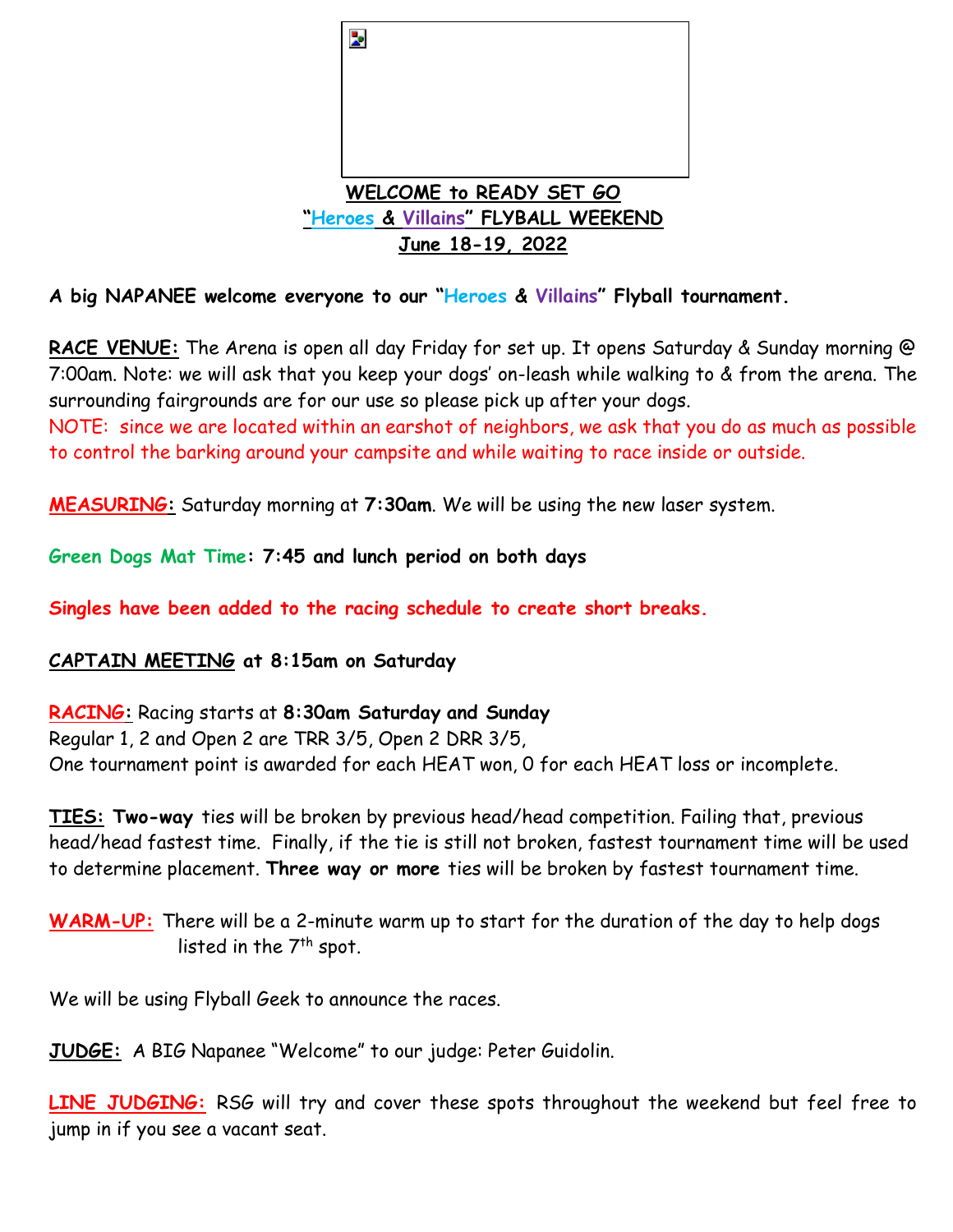### **OPEN PRACTICE is available on Saturday ONLY for 2 hours after racing ends.**

**AWARDS:** Due to lack of revenue and a smaller tournament, we opted to do a Done & Run format for this year. There will be Triple 000 gifts available to those lucky one. See the head table. Also, we will have a Brag Board out in the breezeway for you to post your individual achievements. Title Keepsakes will be provided to those who reach new NAFA titles so make sure you let us know by Sunday noon so that your milestone may be acknowledged.

**HOSPITALITY:** We will serve free coffee / tea and snacks each morning until 10:00am.

**RAFFLE TABLE:** Our members, friends & local businesses have loaded our raffle table with many of those "must have" prizes. Draw is at 3pm, Sunday.

**PUZZLE:** While waiting to race, have some fun putting together our Star Wars puzzle. **5 different to choose from**

**SPONSORS & VENDORS:** We are pleased to welcome a few special vendors to our Napanee Flyball Weekend.

\*Keith from **Crash Test Toys** will be on site Sunday ONLY with canine tugs & toys. \*Dianna Jaynes will be on site Sunday ONLY with collars & leashes.

\*Victoria Reed from Tiny Green Paws will be on site all weekend offering Natural pet

products/treats for dogs, cats, ferrets, rats, pigs, horses, donkeys, and some birds too.

\*K9Fit will be offering therapeutic solutions to your dogs.

\*Spots n Stripes will be on site offering massages.

\*Pam Struiksma -Tug Tug Tugs selling FloRiMiCaTo tugs from Slovenia

# *Please make sure to visit their displays.*

# **CAMPING: The grounds are available on Friday with services.**

There are numerous electrical plug-ins and several water fill-ups stations throughout the park. Signs will be posted to mark their locations. Some porta-potties will be setup in the upper section. Showers are available in the local Flying J. There is a \$50 per RV for the weekend for camping hook ups. Tenters are subject to a \$20 fee for the weekend. These rates apply regardless of hook-up. Ready Set Go will place pay envelope in your "welcome bags" so you may collect from your campers at your convenience and simply drop it off at the head table by Sunday noon. We thank you in advance for your cooperation. There are RV dumping stations located at the Flying J, just a few minutes from the site, near the 401.